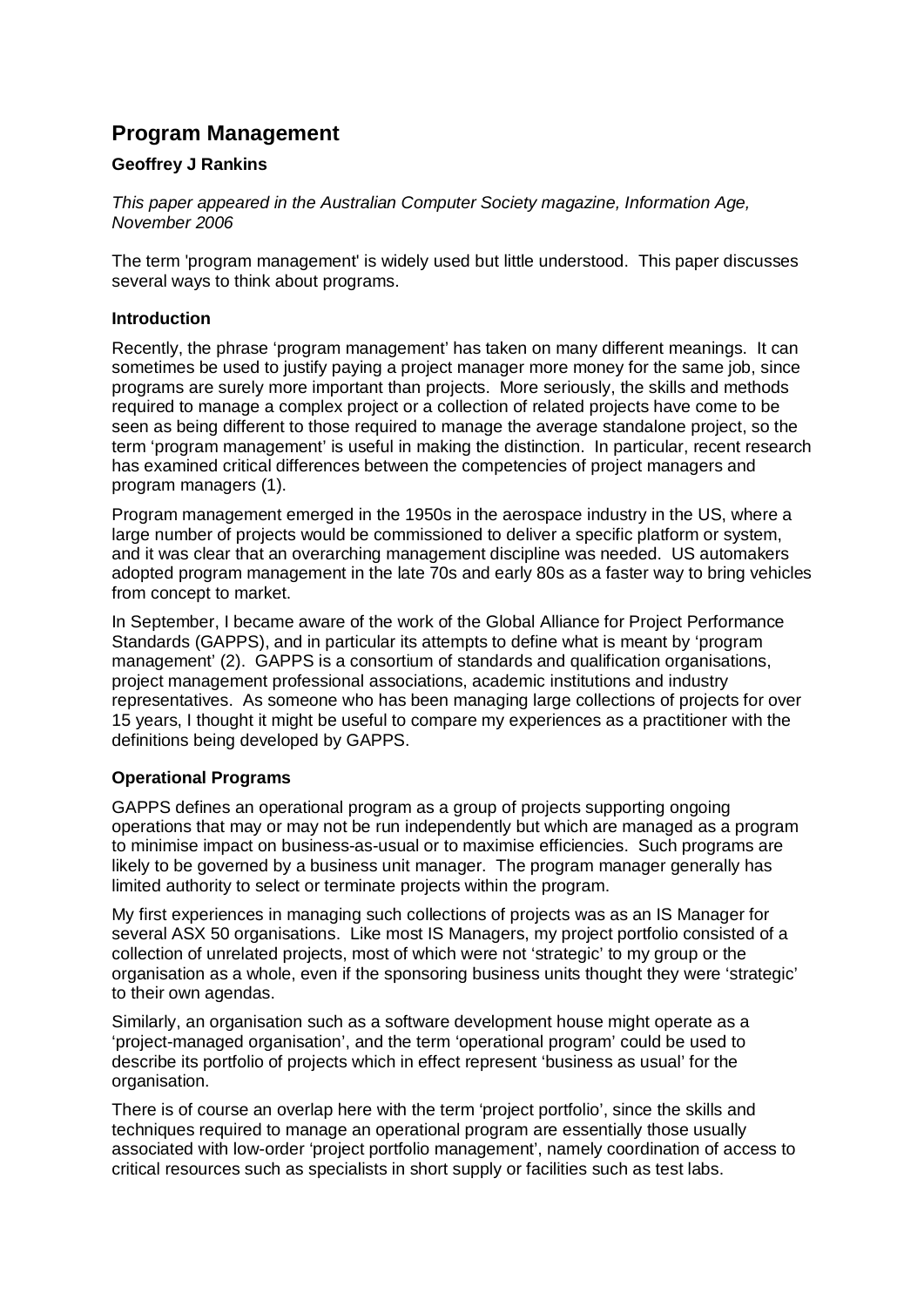# **Tactical Programs**

GAPPS actually uses the terms 'Single Large Project' and 'Multi-Project Program' for this intermediate category, but I prefer the term 'Tactical Program'.

My experience of tactical programs includes a program to replace the eBusiness infrastructure for one ASX 50 organisation, and a program to replace an EFT system and associated interfaces for another. Most large ICT-centric programs could be regarded as tactical. In the non-IT world, most heavy engineering and construction 'programs' would fit into the 'tactical program' category, at least from the viewpoint of the service provider.

Tactical programs call for greater competence in specific areas such as procurement, account management, vendor and contract management, coordination of multiple projects, as well as the soft skills of organisational architecture, leadership, governance, systems thinking and cultural awareness.

A competent project manager should be able to stretch to manage a single large project, with careful attention to risk management, communication, organisational design and effective delegation. However, at the upper end of tactical programs in terms of scale or complexity, such as development of major Defence and infrastructure platforms, or global ICT infrastructure, there is clearly an issue: the pool of complex project managers in Australia is simply not large enough and these projects arise too infrequently.

The Australian Defence Materiel Organisation recently published a 'Competency Standard for Complex Project Managers' (3), as part of an overall approach including secondment of staff to major UK programs, to increase the size of the available pool of project managers competent at this level. The Competency Standard was authored by Dr David A Dombkins, National President of the Australian Institute of Project Management. The Standard identifies extensions to traditional project management competencies, and identifies nine new competencies to deal with the inherent uncertainty, non-linearity and recursiveness of complex projects.

# **Strategic Programs**

GAPPS characterises strategic programs as a collection of projects designed to achieve specific strategic objectives and deliver specified business benefits. The program manager has the authority to initiate and terminate projects. The CEO and senior management team are likely to be involved as sponsors and key stakeholders of strategic programs.

An interesting aside: in the early 1990s, the UK Government became so concerned with poor delivery of projects that it initiated development of the PRINCE2 project management method, and later the MSP (4) strategic program management method. The definition of 'strategic program' provided by MSP coincides closely with the definition used by GAPPS.

The purpose of strategic programs is to provide a bridge between organisational strategy and the business projects that are used to achieve that strategy (5) (6). My earliest experience of strategic programs was the portfolio of business, technical, organisational and other initiatives associated with adoption of a client information system as the core of a more effective approach to marketing, client engagement and service delivery by an ASX50 organisation. More recent experiences with strategic programs include a program to improve OHS practices across an organisation with over 100,000 staff, a program to coordinate and improve approaches to a particular area of law enforcement across all jurisdictions in Australia, and a program to improve organisational culture and effectiveness for a statutory authority. All of these programs have ICT elements, but ICT is an enabler not an end in itself of such programs.

The skill sets required of the sponsors and managers of strategic programs are those of an executive comfortable with operating in an environment of considerable ambiguity with an enormous number of options, as well as sufficient familiarity with the operational